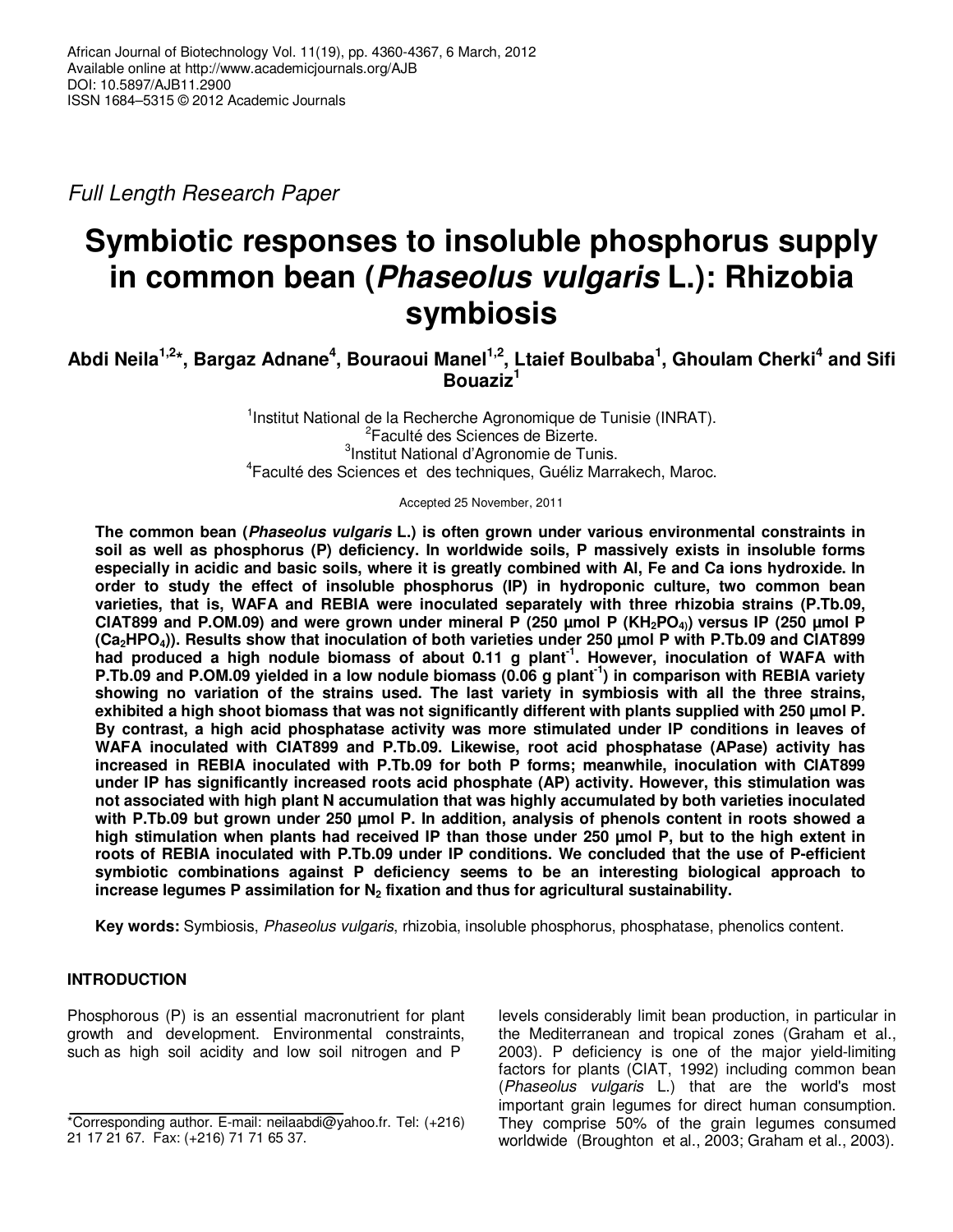They are characterized by it sensitivity to several environmental factors, such as sub-optimal availability of mineral nutrients. As an important nutrient deficiency constraint, low P availability is considered the principal limiting factor for legume growth (Andrew and Robins, 1969). It strongly reduced nitrogen (N) fixation and resulted in decreased nitrogen availability for subsequent crops. Nodule number and mass, as well as total and specific nitrogenase activity, decrease with low P supplies (Israel, 1987; Ribet and Drevon, 1995; Drevon and Hartwig, 1997). For instance, P deficiency in the soil has been reported to induce various morphological changes in plant roots, including the formation of root hairs (Bates and Lynch, 2001; Gahoonia and Nielsen, 2004). IP has a key role in the energy metabolism of all plant cells, and particularly in nitrogen fixation as an energy-requiring process (Dilworth, 1974). Zaman-Allah et al. (2007) reported that P deficiency has a negative impact on the energy status of legume nodules. An adequate distribution of P between the nodulated roots, shoots and roots was reported as an interesting parameter that may influence P use efficiency in  $N_2$  fixing symbiosis (Cassman, 1981). Plants are known to involve several mechanisms to increase their P absorption efficiency (Kaous et al., 2009). Among the various morphological and physiological strategies to acquire sparingly soluble P from soil, enhanced rhizosphere acidification (Hinsinger et al., 2003) and phenolics secretion were of important significance. Acid phosphatase (APase) can hydrolyse a range of organic P compounds (Tarafdar and Claassen, 2005; Kaous et al., 2009). The production of phosphatase is a potential way for plants to enhance P availability, as a large proportion of soil P (up to 80%) that occurs in organic forms (Richardson et al., 2004). In this context, it has been reported that legumes secrete more acid phosphatase comparatively to cereals under P-insoluble conditions in both hydroponic and soil culture (Yadav and Tarafdar, 2003). In addition, as one of the important plant, secondary metabolites and phenolics compounds have been reported to play a variety of roles in defense mechanisms against biotic and abiotic scrape (Arfaoui et al., 2007). Considering the fact that little information is available on the physiological adaptability of common bean under IP conditions, it will be interesting to verify whether inoculation with P-efficient rhizobia may increase IP assimilation. Thus, the aim of the present study was to assess, under IP conditions, several morphological and physiological responses of the P. vulgaris: rhizobia symbiosis.

#### **MATERIALS AND METHODS**

#### **Biological material, culture conditions and harvest**

Two common bean varieties, the white seed WAFA and the brown seed REBIA, were used and inoculated separately with one of the following Rhizobium strains: Rhizobium tropici CIAT899 and local Rhizobium strains, that is, P.Tb.09 and P.OM.09 isolated from soil

of the Northern Tunisia. Seeds were surface sterilized for 7 min in 2% calcium hypochlorite. They were thoroughly washed with sterile distilled water for 30 min and then germinated in agar 0.9% for 3 to 4 days. Rhizobium inoculums were prepared by growing bacteria in a liquid yeast extract mannitol (YEM) medium (Vincent, 1970) at 28°C for 48 h. Inoculation was applied by soaking the seedlings in the inoculants prior to transplantation. The seedlings were then transferred in hydroponic culture system. P was supplied with 250 µmol IP plant<sup>-1</sup> week<sup>-1</sup> versus 250 µmol P (KH<sub>2</sub>PO<sub>4</sub>) plant<sup>-1</sup> week<sup>-1</sup> as a control. During the first two weeks, that is, before nodule functioning, the nutrient solution was supplemented with 2 mM urea. Thereafter, urea was omitted from the nutrient solution that was renewed once for two weeks. Plants were grown in a temperature-controlled glasshouse with night/day temperatures of circa 20/28°C and a 16 h photoperiod. Four weeks after transplantation coinciding with flowering stage, plants were harvested, shoots and roots were separated and the nodules were detached and counted. In order to determine their dry weights, Shoots, roots and nodules were dried at 70°C for 3 days.

#### **Determination of N and P contents in shoots, roots and nodules**

Shoots, roots and nodules P were determined by the molybdate blue method (Murphy and Riley, 1962). 0.3 g of dry weight were incinerated and filtrated (through Whatman No.1 filter paper) and a final volume taken up to 50 ml with distilled water. 100 µl of each extract was added to 2.5 ml of a reactive mixture prepared with ammonium molybdate (2.5%) and hydrazine sulfate (0.15%). Thereafter, absorbance was read at 820 nm after incubation at room temperature for 30 min. For N determination, 0.5 g shoot subsamples were used and analyzed by the Kjeldahl method.

#### **Acid phosphatase activity**

Roots and shoots (0.5 g) were ground separately in a mortar with an extraction mixture consisting of 0.1 M acetate buffer (pH 5.8), 6 mM β-mercaptoethanol, 0.1 mM phenyl methyl sulfonyl fluoride and 6 g of insoluble polyvinyl polypyrrolidone. The homogenate was centrifuged at 12,000  $\times$ g at 4°C for 30 min. The reaction mixture contained 100 mM sodium acetate buffer (pH 5.8), 5 mM Pnitrophenyl phosphate, and the enzyme extract in a total volume of 0.5 ml. After 30 min of incubation at 30°C, the reaction was stopped by the addition of 1 ml NaOH (0.5 M). Absorbance was read at 405 nm and APase activity was calculated as mmol of hydrolysed pNPP per g fresh weight.

#### **Total phenols content**

Frozen roots from the different treatments were reduced to a fine powder using a pestle and a pre-cooled mortar, and were extracted three times with 80% methanol at 4°C under continuous stirring. The homogenate was centrifuged for 3 min and the supernatants were analyzed by spectrophotometer. Total phenols content was estimated based on the Foline-Ciocalteu method adapted from Dicko et al. (2002) and absorption at 760 nm was read using Cary100-UV spectrophotometer. A calibration curve was generated with freshly prepared solutions of (+)-catechin. Results were calculated as mg equivalent  $(+)$ -catechin per g of fresh weight (mg eq. (+)-catechin/g fresh weight (FW)).

#### **Statistical analysis**

The experimental design was a randomized complete block.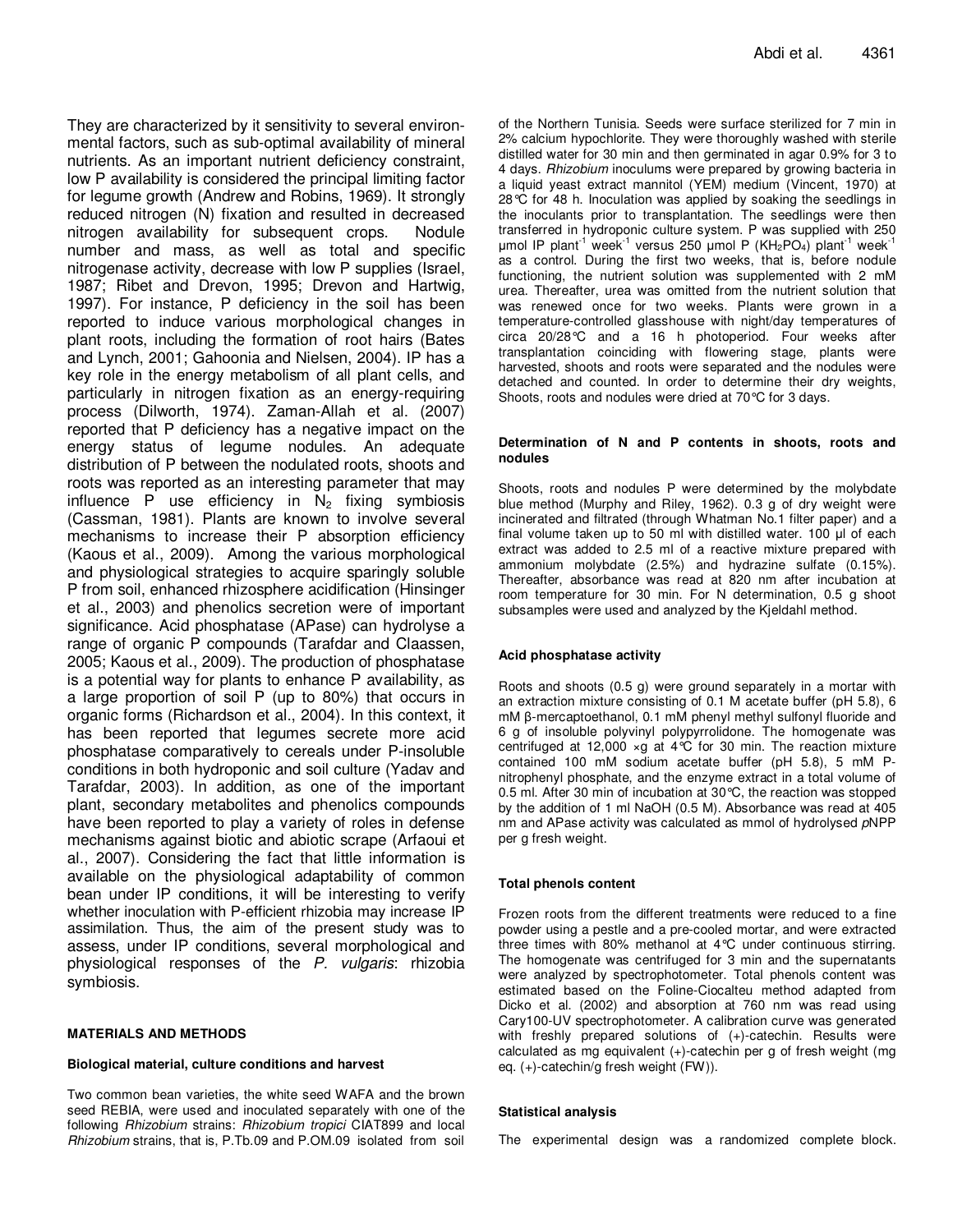| Treatment    | Nodule number        |                   | NDW (g $PI-1$ )         |                         | SDW $(g Pl-1)$          |                      | RDW (g $PI^{\prime}$       |                         |
|--------------|----------------------|-------------------|-------------------------|-------------------------|-------------------------|----------------------|----------------------------|-------------------------|
|              | <b>WAFA</b>          | <b>REBIA</b>      | <b>WAFA</b>             | <b>REBIA</b>            | <b>WAFA</b>             | <b>REBIA</b>         | <b>WAFA</b>                | <b>REBIA</b>            |
| Control      |                      |                   |                         |                         | $0.13^{\circ} \pm 0.02$ | $1.1^{\circ}$ ± 0.31 | $0.2^{\circ}$ ± 0.03       | $0.24^{\circ} \pm 0.03$ |
| CIAT899      | $135^{ab} \pm 21$    | $199^a \pm 53.23$ | $0.11^a \pm 0.1$        | $0.11^a \pm 0.03$       | $0.9^{\rm a} \pm 0.3$   | $1.49^{ab} \pm 0.27$ | $0.22^{ab} \pm 0.12$       | $0.38^b \pm 0.04$       |
| CIAT899+IP   | $112^{\circ}$ ± 23.8 | $152^{ab}$ ± 41.8 | $0.08^{\circ}$ ± 0.02   | $0.12^a \pm 0.04$       | $0.9^a \pm 0.03$        | $1.46^{ab} \pm 0.14$ | $0.25^{\text{a}} \pm 0.05$ | $0.37^b \pm 0.07$       |
| P.Tb.09      | $22^a \pm 93$        | $201^a \pm 75.43$ | $0.1^{ab} \pm 0.05$     | $0.1^{ab} \pm 0.06$     | $0.94^a \pm 0.36$       | $1.5^{ab} \pm 0.14$  | $0.24^a \pm 0.09$          | $0.4^{ab} \pm 0.13$     |
| $P.Tb.09+IP$ | $133^{ab}$ ± 62.2    | $132^{ab}$ ± 49   | $0.06^{bc} \pm 0.01$    | $0.09^{\rm b} \pm 0.06$ | $0.63^b \pm 0.36$       | $1.18^{bc} \pm 0.75$ | $0.17^b \pm 0.01$          | $0.45^a \pm 0.17$       |
| P.OM.09      | $71^{bc}$ ± 30       | $90^{\rm b}$ ± 52 | $0.1^{ab} \pm 0.03$     | $0.1^{ab} \pm 0.02$     | $0.78^{ab} \pm 0.53$    | $1.78^a \pm 0.58$    | $0.26^a \pm 0.04$          | $0.42^a \pm 0.17$       |
| P.OM.09+ IP  | $26^{\circ} \pm 4$   | $79^{\rm b}$ ± 47 | $0.03^{\circ} \pm 0.04$ | $0.11^a \pm 0.01$       | $0.73^{ab} \pm 0.46$    | $1.32^b \pm 0.27$    | $0.18^{ab} \pm 0.08$       | $0.35^{bc} \pm 0.06$    |

**Table 1.** Nodulation (number and biomass) and growth (dry weight of shoot and root) of two common bean genotypes (WAFA and REBIA) inoculated with three rhizobia strains (CIAT899, P.Tb.09 and P.OM.09) and grown under 250 P and insoluble P (IP

SDW: Shoot dry weight; RDW: Root dry weight; NDW: Nodules dry weight. Data are the means  $\pm$  SD of four replicates harvested at flowering stage.

Statistical analysis was performed by the SPSS 10.0 software. Data were statistically analysed by ANOVAs and subsequent comparison of means was performed using the Fisher's least significant difference (LSD) test at 5% probability.

## **RESULTS**

## **Nodulation, shoot and root area determination under IP**

The effect of IP on nodulation (number and dry weight of nodules) was studied in WAFA and REBIA genotypes inoculated with three Rhizobium strains (CIAT899, P.Tb.09 and P.OM.09) (Table 1). Results show that WAFA inoculated with strains P.Tb.09 and CIAT899 induced the highest infectivity corresponding to 133 and 135 nodules plant<sup>-1</sup>, respectively. The highest nodule dry weight was recorded with P.Tb.09 (0.1 g plant<sup>-1</sup>) and with CIAT899 (0.11 g plant<sup>-1</sup>). However, WAFA plants inoculated with P.OM.09 exhibited the lowest nodule number (70 nodules plant $^{-1}$ ), but had a similar nodule dry weight than that produced by the remaining strains (Table 1). By contrast, in comparison to the high nodule biomass (0.08 g) yielded by CIAT899 under IP, plants supplied with IP and inoculated with P.Tb.09 and P.OM.09 exhibited low nodule biomass of 0.06 and 0.03 g, respectively (Table 1).

 In REBIA variety, plants inoculated with CIAT899 and P.Tb.09 showed high nodule number than with P.OM.09 (Table 1). Application of IP did not significantly affect nodule number of the used strains. However, nodule biomass did not affect the *Rhizobium* strains and P treatments. Concerning plant growth parameters of WAFA plants grown, it appears that shoot dry weight (from 0.73 to 0.9 g) did not significantly vary with Rhizobium strain inoculation (Table 1). By contrast, IP significantly reduced shoot dry weight, more particularly when plants were inoculated with P.Tb.09 (0.3 g). REBIA plants in symbiosis with all the three strains exhibited high shoot than that recorded in WAFA plants. Also, although shoot dry weight was decreased under IP, decrease was not significantly in comparison with plants supplied with 250 µmol P. Data on root dry weight of WAFA plants did not show any significant variation of the P treatments and rhizobial strains. However, in both the two P treatments and the three strains, REBIA plants have produced high root dry weight than WAFA plants.

## **Acid phosphatase activity (APase)**

Figure 1 shows that acid phosphatase activity of leaves and roots varied both under, genotype strain and P effects. High APase activity was stimulated under IP conditions in leaves of WAFA inoculated with CIAT899 and P.Tb.09. However, levels of APase of the remaining combinations have shown, under both P treatments, a low activity that did not exceeds 15  $\mu$ mol g<sup>-1</sup> FW. Similarly, root APase activity has increased in REBIA inoculated with P.Tb.09 of the applied P forms (Figure 1B). Likewise, REBIA inoculated with CIAT899 and grown under IP has also significantly increased roots acid phosphate (AP) activity. By contrast this activity did not significantly vary for the remaining combinations of the strains and P treatments.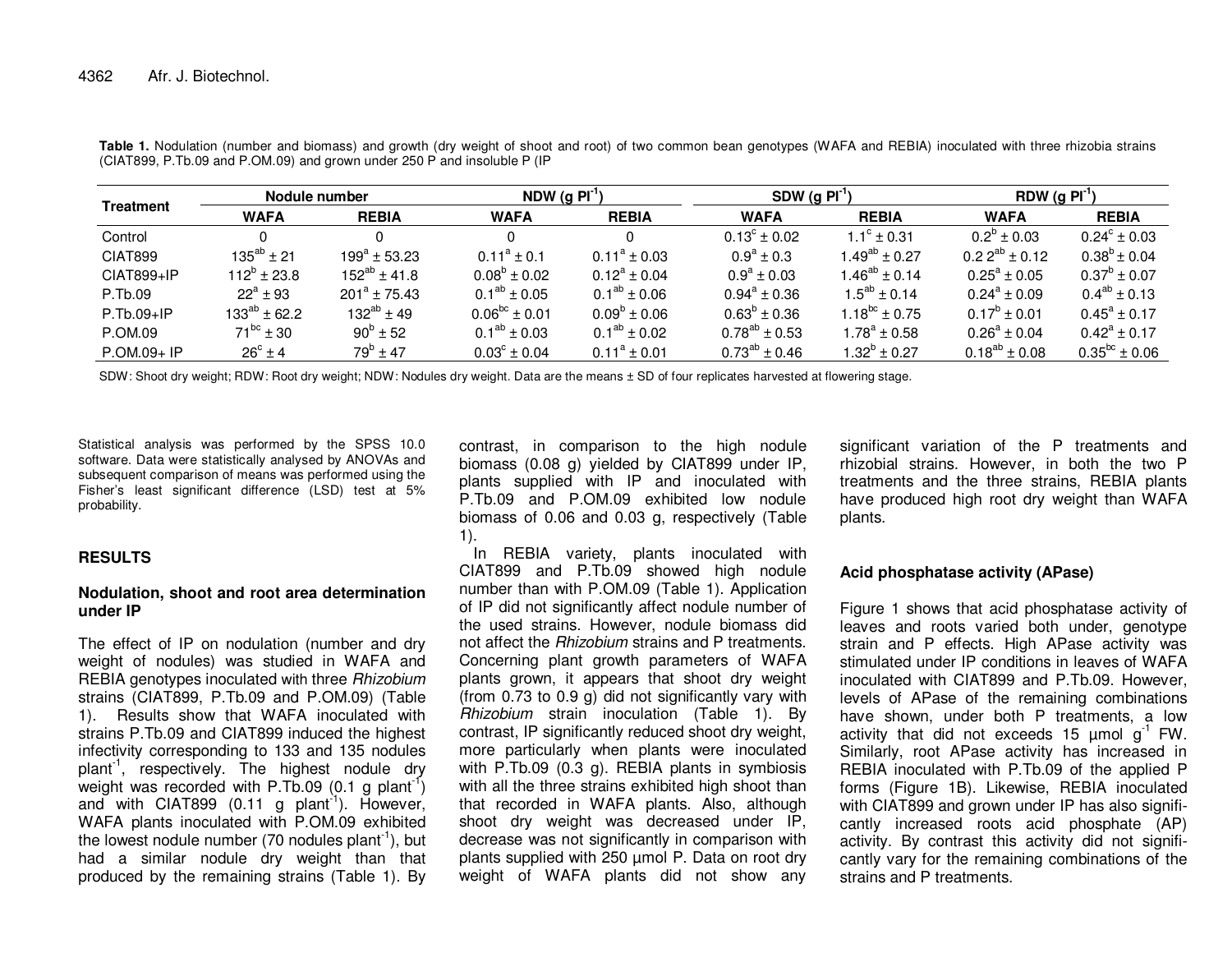

**Figure 1.** Acid phosphatase (APase) activity in leaves (a) and roots (b) of two common bean genotypes (WAFA and REBIA) inoculated with three rhizobia strains (CIAT899, P.Tb.09 and P.OM.09) and grown under 250 P and insoluble P (IP). Data are the means  $\pm$  SD of four replicates harvested at flowering stage.

## **Nitrogen content**

Analysis of the N content showed interesting variations depending both on the variety and the rhizobia strain (Figure 2). The high N content was accumulated by both varieties inoculated by with P.Tb.09 and grown under 250P (Figure 2). Similar result was found when REBIA variety was inoculated with CIAT899, whereas WAFA inoculated with the last strains had significantly reduced N content. However, inoculation of both varieties with P.OM.09 strains decreased their N content which was not significantly different between the two tested varieties. Application of IP resulted in a significant decrease of N content of plants inoculated with P.Tb.09. In addition, although, N was decreased for both lines inoculated with CIAT899 and received IP, difference was significant both between varieties and P treatments. The lowest N content, which was similar to what we found in control treatments was, noted when plant had been inoculated with P.OM.09 and grown under IP.

#### **Phosphorus content in shoots, roots and nodules**

P partitioning in shoots, roots and nodules has illustrated wide variations though between symbiotic combination and P treatment (Figure 3). Shoot of both tested varieties inoculated with P.Tb.09 and grown under IP exhibited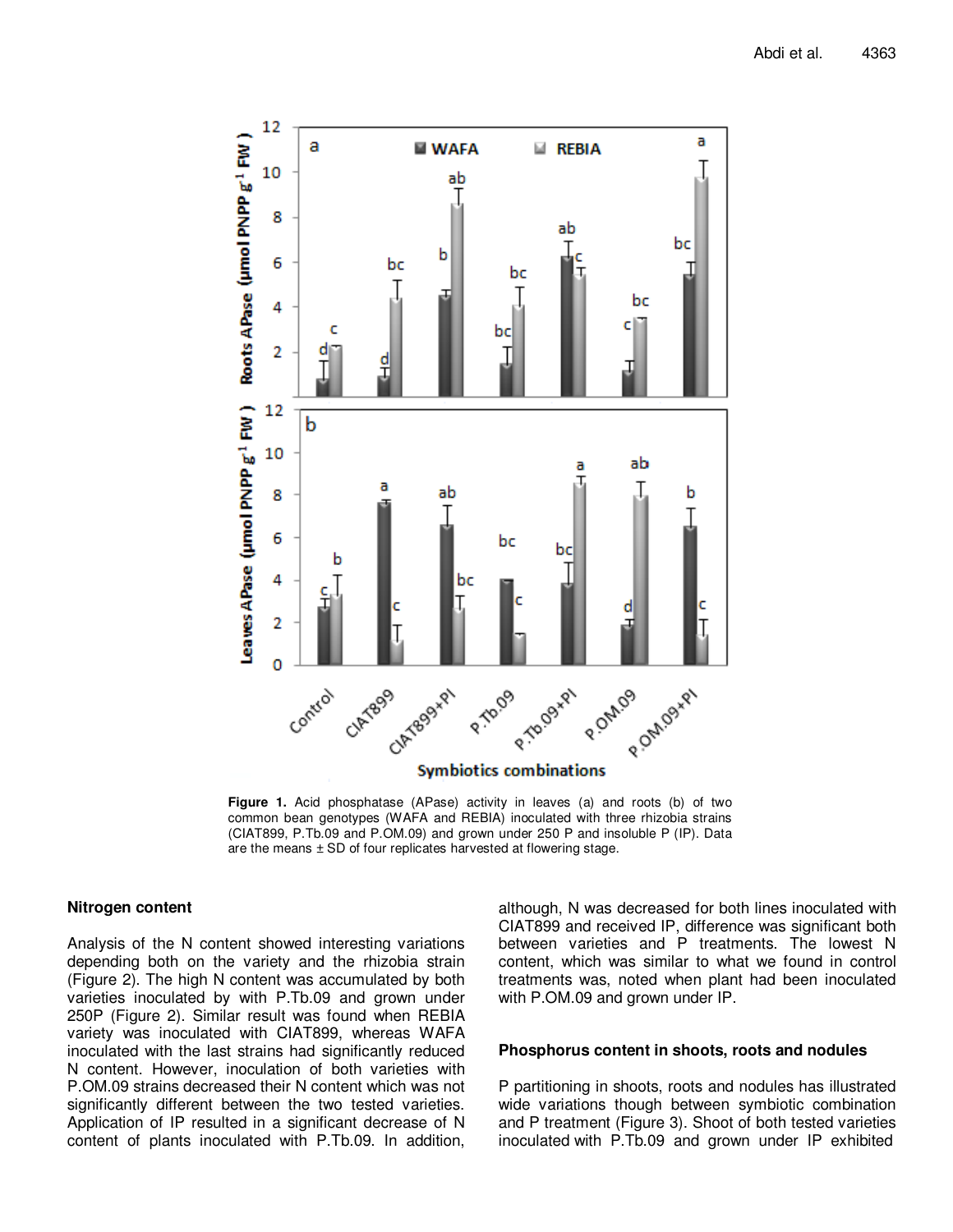

**Figure 2.** Nitrogen content in leaves of two common bean genotypes (WAFA and REBIA) inoculated with three rhizobia strains (CIAT899, P.Tb.09 and P.OM.09) and grown under 250 P and insoluble P (IP). Data are the means  $\pm$  SD of four replicates harvested at flowering stage.

high P content (Figure 3A). This result was not significantly different to that found in both varieties under CIAT899 IP treatment. However, for all the remaining combinations, shoot P content was decreased especially when plants were inoculated with P.Tb.09 and grown under 250P. Nodule P content did not significantly vary for the whole treatments (strains and P) except for when both varieties were inoculated with P.Tb.09 under IP (Figure 2C). Significant decrease of root P content has been noted in both varieties inoculated with CIAT899. The same result was also found for the two tested genotypes under P.OM.09-IP. Nevertheless, this parameter was significantly increased for the remaining symbiotic combinations both under 250P and IP.

## **Total phenolics content**

Total phenols contents in roots that were measured at different stage of plants growth (From 10 to 40 days) have shown interesting variations depending on the symbiotic combination and P treatment (Table 2). Under IP and for all the growth stage, high total phenols contents were recorded in REBIA inoculated with P.Tb.09. This is true for REBIA plants under CIAT899 IP treatment, but for only the first two stages of plants growth. The same trend, but to the less extent, was found when the last genotype was inoculated with P.OM.09, having high phenol contents described earlier and

stimulated when plants had received IP than those under 250P. Results showed that for all the tested genotypes, phenols content were highly stimulated during the 10 and 20 days after sowing, but after 30 days this parameter had decreased showing no difference with control plants.

## **DISCUSSION**

In this study, several symbiotic combinations of P. vulgaris (rhizobia) have been analyzed for their responses against IP. Interestingly, we have succeeded to identify some P-efficient combinations among the six studied as attested by their ability to grow under constraint conditions of IP. To our knowledge, the two tested strains P.Tb.09 and CIAT899 seems to be IP tolerant rhizobia since they were able to increase not only the number and nodule biomass, but also shoot dry weight which appeared to be dependant to the genotypes inoculated. These strains have formed P efficient combinations, especially with REBIA variety showing no difference in the shoot biomass of the P treatments (Table 1). Additionally, on the basis of these growth parameters, we attempt to predict that REBIA is more P deficiency tolerant than WAFA variety. Coherently, previous studies have demonstrated that the effect of IP on nodule number are still controversial and may result in an increase, decrease or even not affect nodule number per unit of shoot biomass (Gunawardena et al., 1992;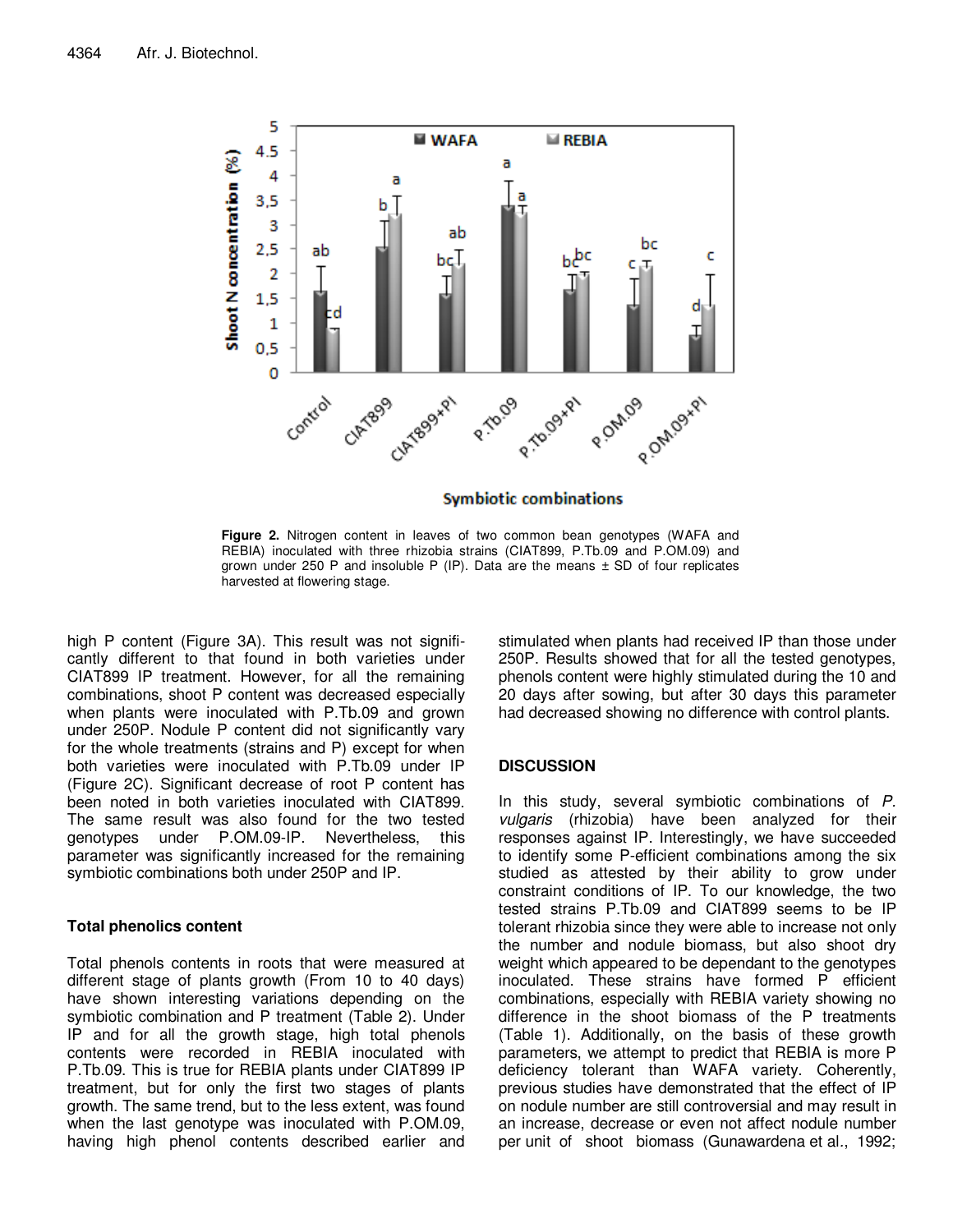

**Figure 3.** Phosphorus content in leaves (a), roots (b) and nodules (c) of two common bean genotypes (WAFA and REBIA) inoculated with three rhizobia strains (CIAT899, P.Tb.09 and P.OM.09) and grown under 250 P and insoluble P (IP). Data are the means ± SD of four replicates harvested at flowering stage.

Ribet and Drevon, 1995; Vadez et al., 1996; Drevon and Hartwig, 1997). In addition, growth of common bean plants in terms of shoot dry weight and root dry weight showed a variation depending on the common bean variety and the rhizobia strains (Zaman-Allah et al., 2007).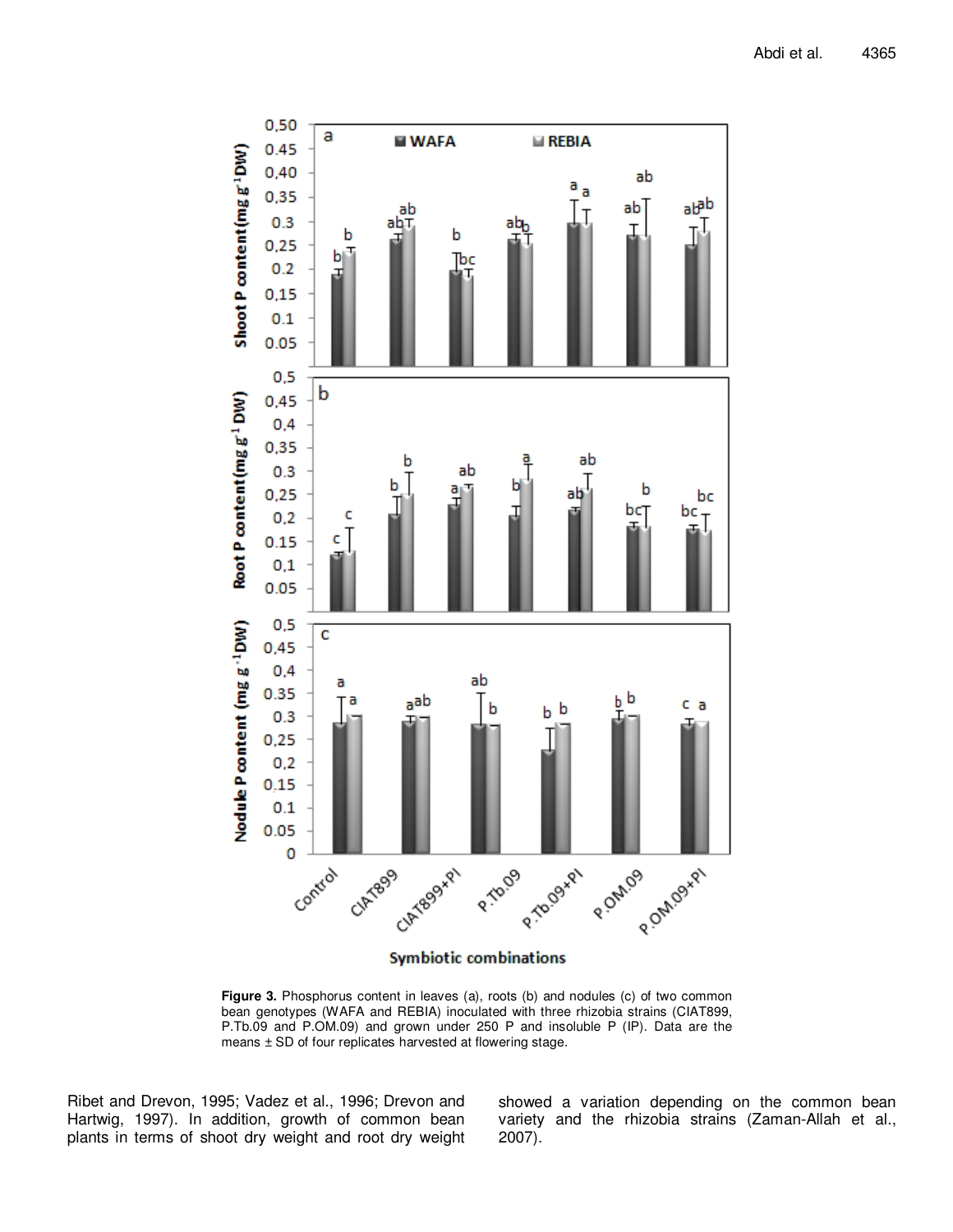| <b>Treatment</b> | <b>WAFA</b>             |                         |                       |                      | <b>REBIA</b>         |                         |                         |                             |
|------------------|-------------------------|-------------------------|-----------------------|----------------------|----------------------|-------------------------|-------------------------|-----------------------------|
|                  | 10                      | 20                      | 30                    | 40                   | 10                   | 20                      | 30                      | 40                          |
| Control          | $0.13^{bc} \pm 0.02$    | $0.18^{\circ} \pm 0.03$ | $0.08^{\circ}$ ± 0.00 | $0.17^a \pm 0.02$    | $0.23^{ab} \pm 0.00$ | $0.25^a \pm 0.00$       | $0.14^{\circ} \pm 0.00$ | $0.27^{\rm a} \pm 0.03$     |
| CIAT899          | $0.12^{\circ} \pm 0.00$ | $0.12^{\circ} \pm 0.01$ | $0.08^b \pm 0.00$     | $0.11^b \pm 0.04$    | $0.23^b \pm 0.00$    | $0.21^{bc} \pm 0.01$    | $0.12^{bc} \pm 0.00$    | $0.24^b \pm 0.01$           |
| CIAT899+IP       | $0.14^b \pm 0.00$       | $0.20^{ab} \pm 0.01$    | $0.12^a \pm 0.01$     | $0.12^b \pm 0.01$    | $0.23^{ab} \pm 0.00$ | $0.23^{\circ}$ ± 0.01   | $0.11^{bc} \pm 0.00$    | $0.15^{\circ} \pm 0.01$     |
| P.Tb.09          | $0.14^b \pm 0.00$       | $0.20^{\circ} \pm 0.02$ | $0.05^{\circ}$ ± 0.00 | $0.12^b \pm 0.03$    | $0.22^b \pm 0.01$    | $0.25^{ab} \pm 0.00$    | $0.10^{\circ} \pm 0.00$ | $0.23^b \pm 0.00$           |
| $P.Tb.09+PI$     | $0.23^{\circ} \pm 0.03$ | $0.22^a \pm 0.15$       | $0.07^{bc} \pm 0.02$  | $0.16^{ab} \pm 0.00$ | $0.30^a \pm 0.00$    | $0.28^a \pm 0.02$       | $0.20^a \pm 0.02$       | $0.25^{ab} \pm 0.01$        |
| P.OM.09          | $0.13^{bc} \pm 0.01$    | $0.10^{\circ} \pm 0.00$ | $0.08^b \pm 0.00$     | $0.15^{ab} \pm 0.01$ | $0.22^b \pm 0.00$    | $0.15^{\circ} \pm 0.00$ | $0.19^{ab} \pm 0.02$    | $0.11^{\text{cd}} \pm 0.03$ |
| P.OM.09+PI       | $0.19^{ab} \pm 0.00$    | $0.15^{bc} \pm 0.02$    | $0.09^{ab} \pm 0.00$  | $0.18^a \pm 0.03$    | $0.24^{ab} \pm 0.03$ | $0.23^{ab} \pm 0.01$    | $0.19^{ab}$ ± 0.00      | $0.19^{bc} \pm 0.03$        |

**Table 2.** Total phenols content in roots of two common bean genotypes (WAFA and REBIA) inoculated with three rhizobia strains (CIAT899, P.Tb.09 and P.OM.09) and grown under 250 P and insoluble P (IP).

Data are the means ± SD of four replicates harvested at flowering stage.

In addition to these promising results, inoculation of both tested genotypes with the strains P.Tb.09 had produced a high N content, but only when plants were grown under 250 µmol P. Insignificant difference of biomass of both varieties inoculated with P.Tb.09 was associated with a significant decrease shoot N content under IP conditions (Figure 2). This decrease may be as a result of low efficiency in the use of rhizobial symbiosis as well demonstrated by Bargaz et al. (2011) in common bean grown under P deficiency. However, the stimulation of APase activity in WAFA variety under IP condition and inoculation with both CIAT899 and P.Tb.09 may allow us to think about the sensitivity of this variety in comparison to REBIA-P.Tb.09 that exhibited an increase in root APase activity of the applied P forms (Figure 3). Increase of APase activity does not agree with the decrease of N content that we found for almost the whole combination. In this way, Liao and Yan (2000) suggested that the capacity of nitrogen fixation under IP conditions is related to the P use efficiency. The later was not a determinant parameter of this study, because tested combinations did not show wide difference in P content. Differences in symbiotic nitrogen fixation in relation to P use efficiency were also reported for Soya genotypes (Gunawardena et al., 1993) and bean genotypes where ability to fix nitrogen seems to be affected when P is limiting (Yan et al., 1995). Several reports have suggested the main contribution of APase in plant P metabolism as well as P use efficiency which depends upon the distribution of the P between the shoots and nodulated roots and between roots and nodules (Cassman et al., 1981). Also, studies on the relationship between the inorganic P in leaves and their acid phosphatase activity had demonstrated the main role of this enzyme in the remobilization of inorganic P through these organs (Kaous et al., 2009). In addition, in these common bean varieties, IP has significantly increased the phenols contents of roots but more particularly in roots of REBIA inoculated with P.Tb.09. Similarly, Zeyen et al. (1995) reported that root phenolics content was a type of resistance of plants to a biotic stress.

 We concluded that applying IP as a constraint condition had shown a preliminary discrimination about the IP tolerance of the tested symbiosis. On the basis of this study, it appears that REBIA was most tolerance than WAFA variety. Inoculation

with CIAT899 and P.Tb.09 seems to increase all the tested parameters under IP conditions, but for REBIA variety, they were increased to the extent level. We suggest that exploring the P solubilization capacity of these strains and their ability to create efficient symbioses under contrast conditions as well as IP seems to be an interesting biological approach to increase legumes P assimilation for  $N_2$  fixation and thus assuring yield stability.

## **REFERENCES**

- Andrew C, Robins MF (1969). The effect of phosphorus on the growth and chemical composition of some tropical pasture legumes. II. Nitrogen, calcium, potassium and sodium contents. Aust. J. Agric. Res. 20: 275-285.
- Arfaoui A, El Hadram A, Mabrouk Y, SIFI B, Boudabous A, El Hadrami I, Daayf, F, Cherif M (2007). Treatment of chickpea with Rhizobium isolates enhances the expression of phenylpropanoid defense-related genes in response to infection by Fusarium oxysporum f. sp. Ciceris. Plant Physiol. Biochem. 45: 470-479.
- Bates TR, Lynch JP (2001). Root hairs confer a competitive advantage under low phosphorus availability. Plant Soil, 236: 243-250.
- Broughton WJ, Hernández G, Blair M, Beebe S, Gepts P, Vanderleyden J (2003). Beans (Phaseolus spp.) model food legume. Plant Soil, 252: 55-128.